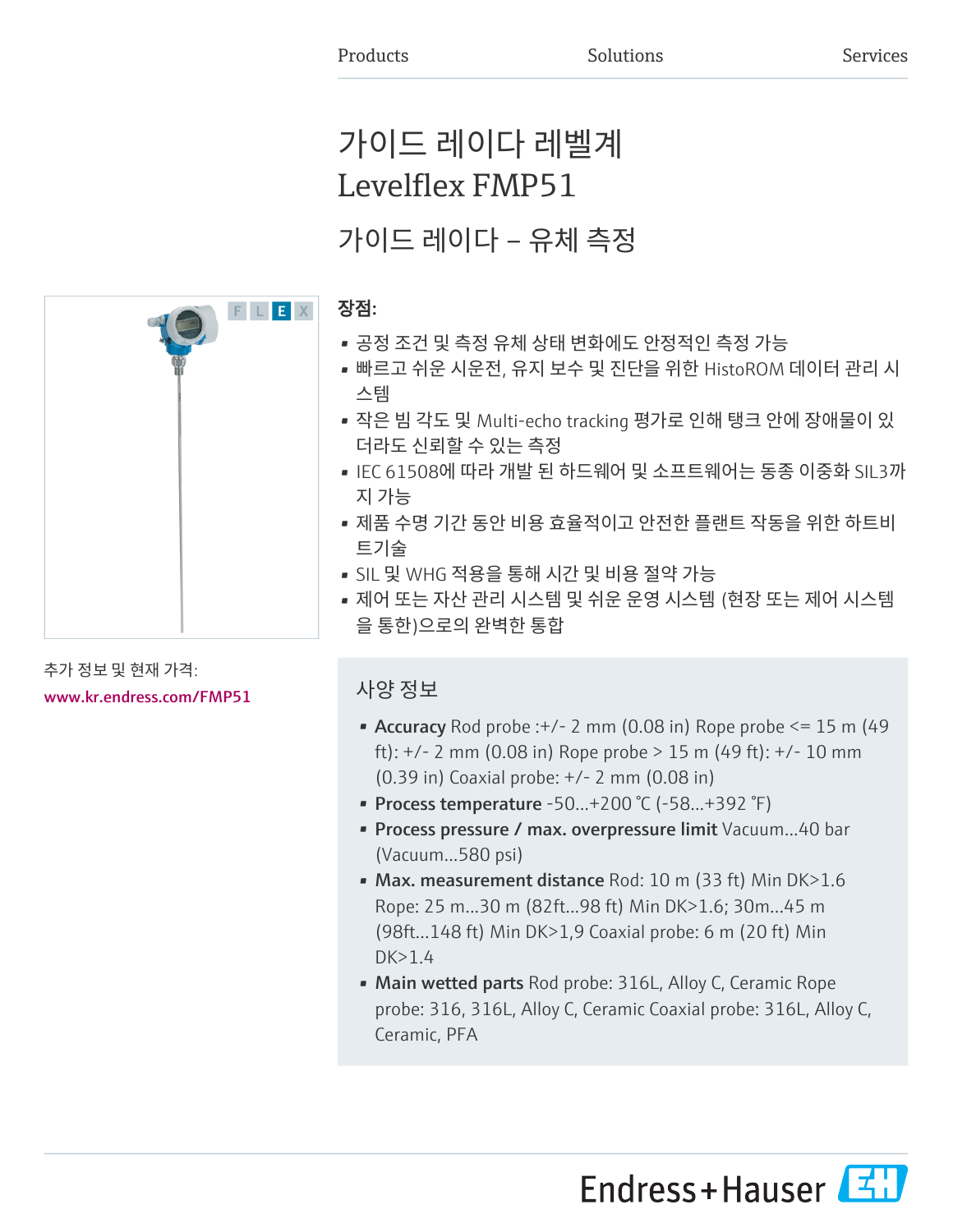적용 분야: Levelflex FMP51은 고온 및 고압과 같은 측정이 힘든 공정 조건 에서도 레벨 측정이 가능합니다. FMP51은 유체 표면이 역동적이거나, 폼이 존재하거나 또는 측정 조건이 어려운 상황에도 신뢰할 수 있는 측정을 제공 합니다. Levelflex FMP51은 액체, 페이스트 및 슬러리에 대한 연속 레벨 측 정 뿐만 아니라 인터페이스 측정에도 사용됩니다. 측정은 매체, 온도 변화, 가스층 또는 증기 변화에 영향을 받지 않습니다.

# 특징 및 사양

| Continuous / Liquids | 측정 원리<br>Guided radar                                                 |
|----------------------|-----------------------------------------------------------------------|
|                      | <b>Characteristic / Application</b>                                   |
|                      | Premium device                                                        |
|                      | Rod probe, Rope probe, Coaxial probe                                  |
|                      | Integrated data memory, Factory precalibrated, Reliable measuring: in |
|                      | case of moved surface + foam, for changing medias.                    |
|                      | Interface measurement                                                 |
|                      | Clean interfaces liquid/liquid;                                       |
|                      | Simultaneous measurement of interface and overall level               |
|                      | <b>Specialities</b>                                                   |
|                      | Heartbeat Technology,                                                 |
|                      | Bluetooth <sup>®</sup> commissioning,                                 |
|                      | Operation and maintenance SmartBlue App,                              |
|                      | HistoROM,                                                             |
|                      | RFID TAG for easy identification                                      |
|                      | <b>Supply / Communication</b>                                         |
|                      | 2-wire (HART/ PROFIBUS PA/ FOUNDATION Fieldbus)                       |
|                      | 4-wire (HART)                                                         |
|                      | Bluetooth <sup>®</sup> wireless technology and App (optional)         |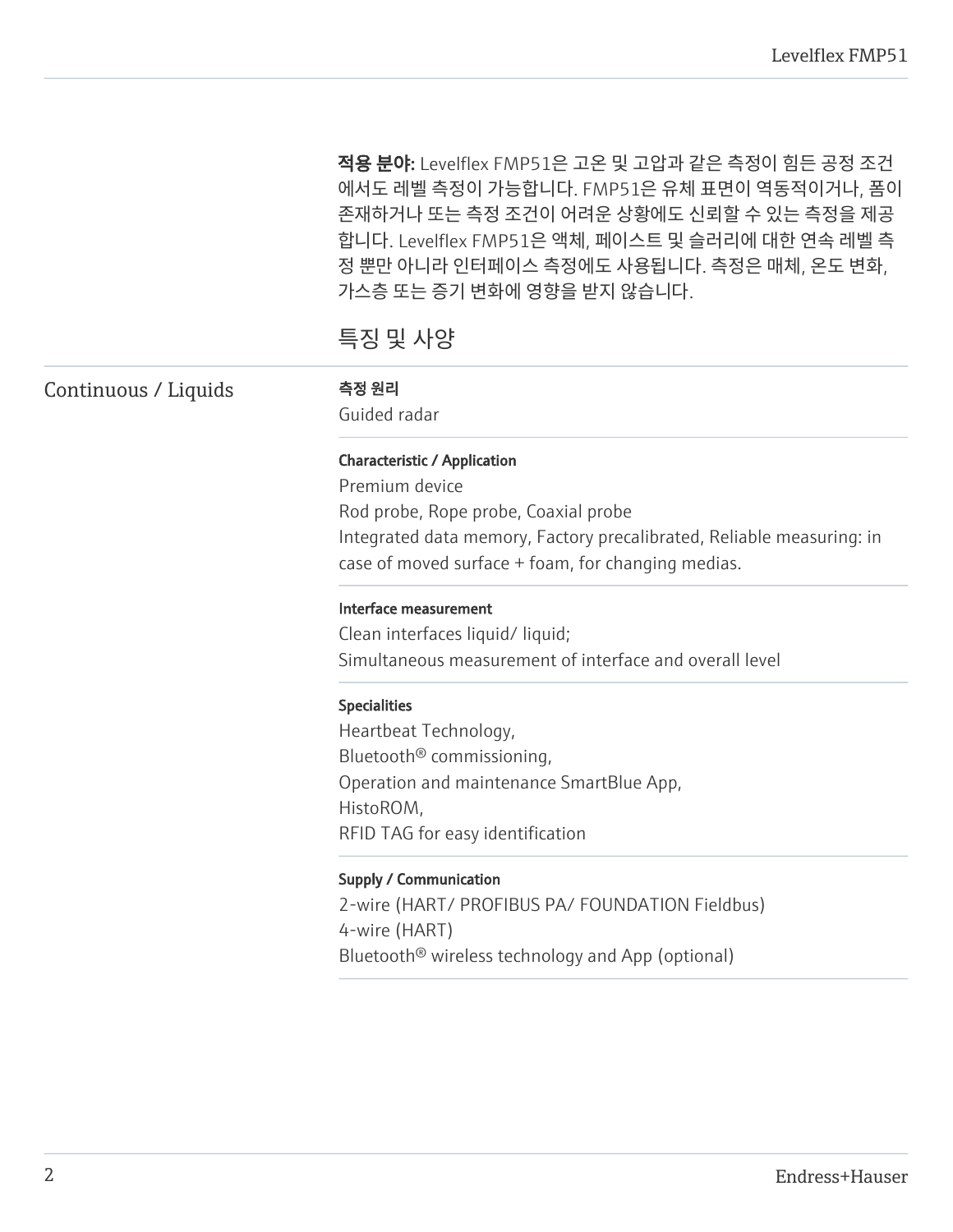# Continuous / Liquids

#### **Accuracy**

Rod probe :+/- 2 mm (0.08 in) Rope probe <= 15 m (49 ft): +/- 2 mm (0.08 in) Rope probe > 15 m (49 ft): +/- 10 mm (0.39 in) Coaxial probe: +/- 2 mm (0.08 in)

#### Ambient temperature

-50...+80 °C (-58...+176 °F)

#### Process temperature

-50...+200 °C (-58...+392 °F)

#### Process pressure / max. overpressure limit

Vacuum...40 bar (Vacuum...580 psi)

#### Main wetted parts

Rod probe: 316L, Alloy C, Ceramic Rope probe: 316, 316L, Alloy C, Ceramic Coaxial probe: 316L, Alloy C, Ceramic, PFA

#### Process connection

Thread: G3/4...G1 1/2; MNPT 3/4...MNPT1 1/2 Flange: ASME 1 1/2"...8", DN50...DN 200, JIS 10K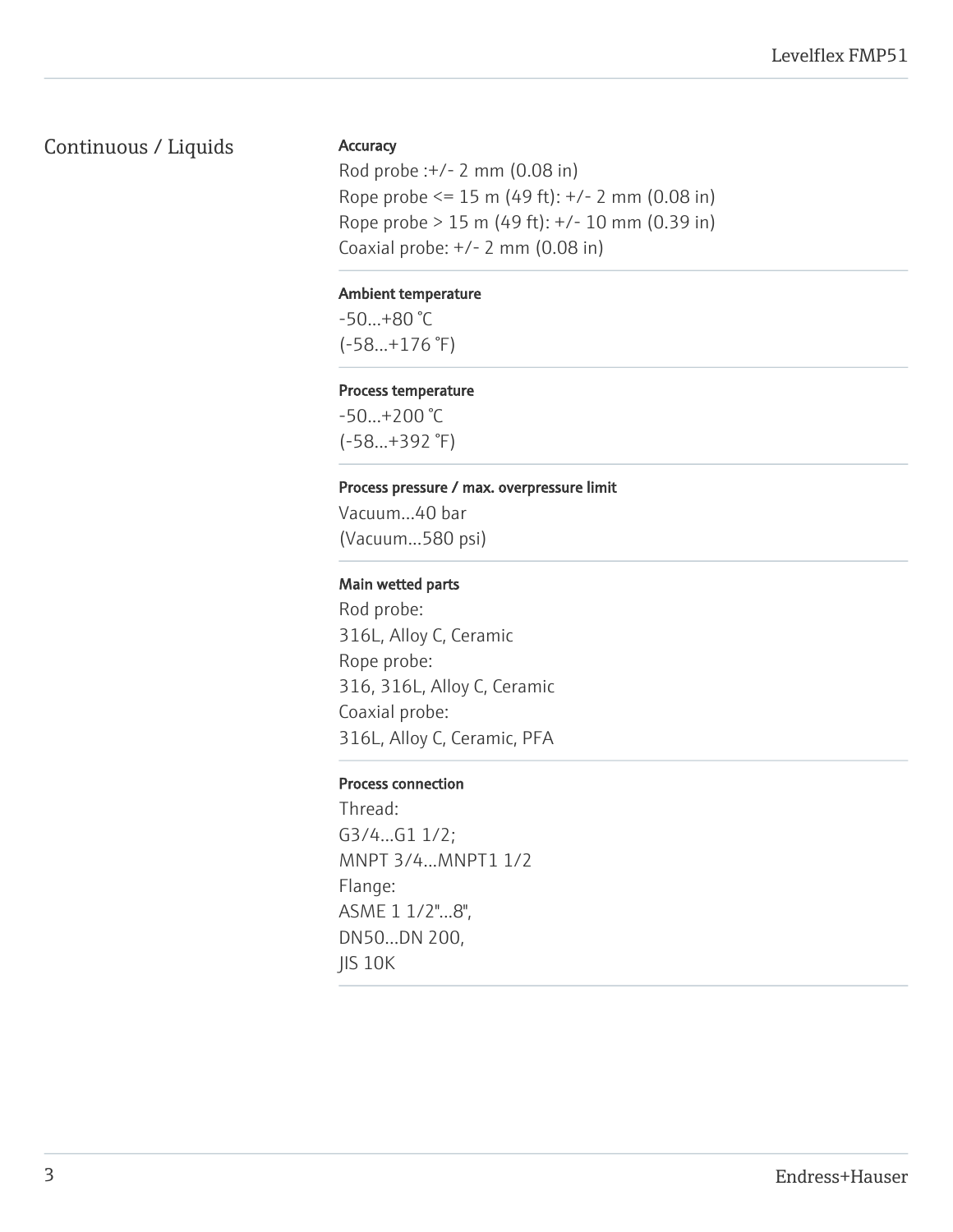## Continuous / Liquids

Sensor length

Rod probe: 10 m (33 ft) Rope probe: 45 m (148 ft) Coaxial probe: 6 m (20 ft)

#### Max. measurement distance

Rod: 10 m (33 ft) Min DK>1.6 Rope: 25 m...30 m (82ft...98 ft) Min DK>1.6; 30m...45 m (98ft...148 ft) Min DK>1,9 Coaxial probe: 6 m (20 ft) Min DK>1.4

### Communication

4...20 mA HART PROFIBUS PA FOUNDATION Fieldbus Bluetooth® wireless technology

#### Certificates / Approvals

ATEX, FM, CSA C/US, IEC Ex, INMETRO, NEPSI, KC, EAC, JPN Ex, UK Ex

Safety approvals Overfill protection WHG SIL

#### Design approvals

EN 10204-3.1 NACE MR0175, MR0103 ASME B31.1, B31.3 AD2000

#### Marine approval

GL/ ABS/ LR/ BV/ DNV

#### **Options**

Sensor remote with 3 m/ 9 ft cable, Gas-tight feed through, Remote operation via SmartBlue App using Bluetooth®